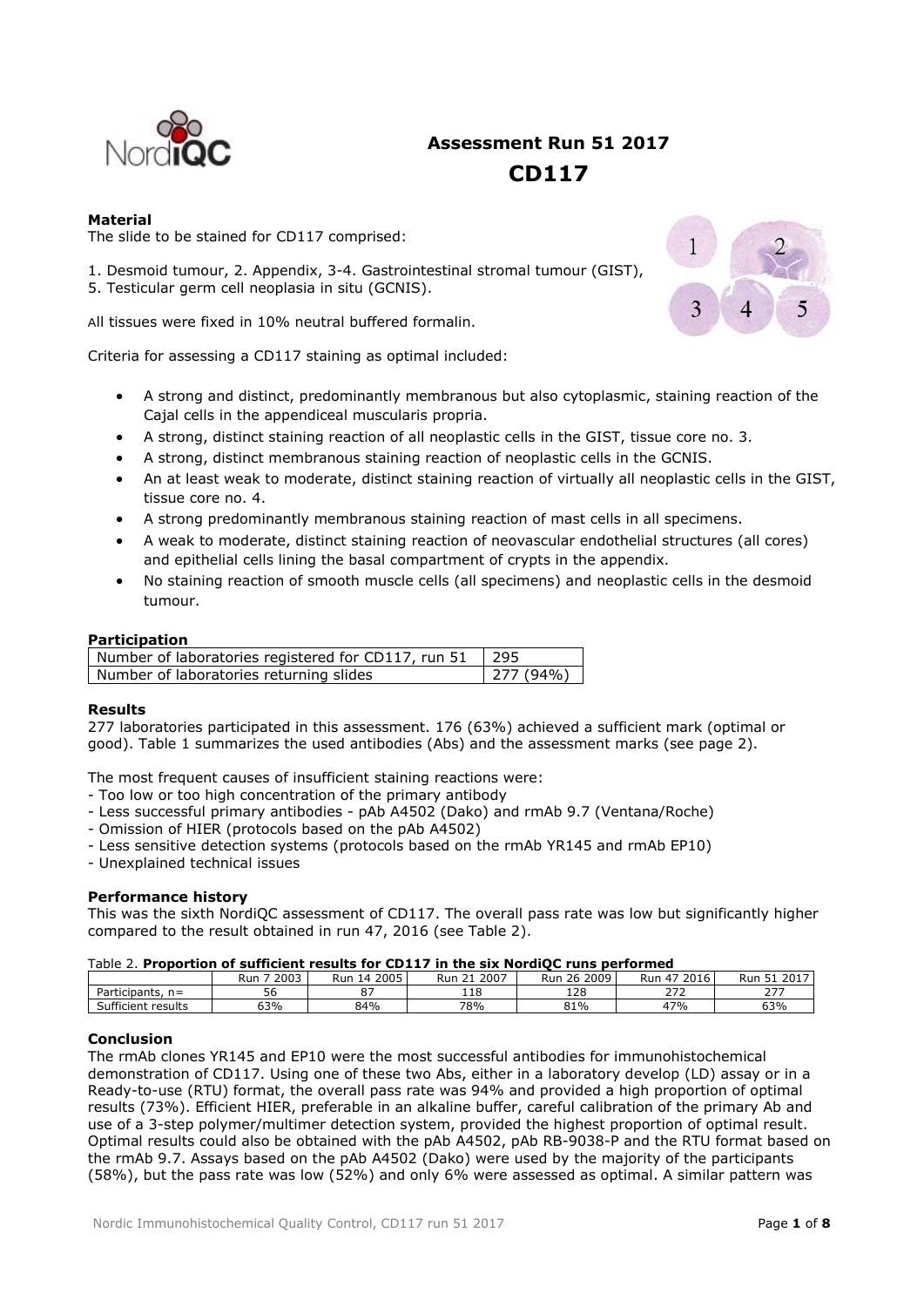seen with the RTU system based on the rmAb 9.7 (Ventana), where 53% were assessed as sufficient but only 3% were scored as optimal. Both antibodies are difficult to calibrate to an acceptable level and accordingly, less robust for demonstration of CD117.

Appendix is recommended as positive and negative tissue control for CD117. The Cajal cells must show a strong predominantly membranous staining reaction, while smooth muscle cells in muscularis propria and smooth muscle cells surrounding vascular structures must be negative. Mast cells display a strong staining intensity, but cannot be used as reliable control (both internal and external) for monitoring the correct sensitivity level of the assay, as these cells are too easy to stain due to high expression of CD117. A weak to moderate staining reaction of neovascular structures (endothelium) and epithelial cells lining the basal compartment of the crypts should be expected by protocols providing optimal result.

| Concentrated<br>antibodies             | n Vendor                               |                                                                                             | Optimal      | Good           | <b>Borderline</b> | Poor         | Suff. <sup>1</sup>       | Suff.<br>OPS <sup>2</sup> |
|----------------------------------------|----------------------------------------|---------------------------------------------------------------------------------------------|--------------|----------------|-------------------|--------------|--------------------------|---------------------------|
| pAb A4502                              |                                        | 160 Dako/Agilent                                                                            | 9            | 74             | 68                | 9            | 52%                      | 59%                       |
| pAb RB-9038-P                          | 2                                      | Thermo S./Neomarkers                                                                        | 1            | 0              | 0                 | $\mathbf{1}$ | $\overline{\phantom{0}}$ |                           |
| pAb RP063-05                           | 1                                      | ZytoMed Systems                                                                             | 0            | 0              | $\mathbf{1}$      | 0            | $\overline{a}$           |                           |
| pAb E1440                              | 1                                      | Spring Bioscience                                                                           | 0            | 0              | $\mathbf 0$       | 1            | $\overline{\phantom{m}}$ | ۰                         |
| rmAb clone YR145                       | 28<br>6<br>4<br>2<br>$\mathbf{1}$<br>1 | Cell Marque<br>Nordic Biosite<br>Immunologic<br>Epitomics<br><b>VWR</b><br>US Biological    | 36           | 4              | $\overline{2}$    | $\mathbf 0$  | 95%                      | 94%                       |
| rmAb clone EP10                        | 5<br>5<br>$\overline{2}$<br>1<br>1     | Epitomics<br>Biocare medical<br>Leica/Novocastra<br>Diagnostic Biosystem<br>ZytoMed Systems | 6            | 8              | 0                 | $\mathbf 0$  | 100%                     | 100%                      |
| mAb clone T595                         | 1                                      | Leica/Novocastra                                                                            | 0            | 0              | $\Omega$          | $\mathbf{1}$ |                          |                           |
| Ready-To-Use<br>antibodies             |                                        |                                                                                             |              |                |                   |              |                          |                           |
| rmAb clone 9.7<br>790-2951             | 30 I                                   | Ventana/Roche                                                                               | 1            | 15             | 10                | 4            | 53%                      | 100%                      |
| rmAb clone YR145<br>117R-10-ASR        | 8                                      | Cell Marque                                                                                 | 5            | 2              | $\mathbf{1}$      | 0            | 88%                      | 100%                      |
| rmAb clone YR145<br>KIT-0029           | 1                                      | Maixin                                                                                      | 1            | 0              | 0                 | 0            | $\overline{a}$           |                           |
| rmAb clone YR145<br>AN465-5M           | 1                                      | Biogenex                                                                                    | 1            | 0              | 0                 | 0            | $\overline{\phantom{m}}$ | $\overline{a}$            |
| rmAb clone YR145<br>44218              | 1                                      | Menarini Diagnostics                                                                        | 1            | 0              | 0                 | 0            | $\overline{a}$           | ۰                         |
| rmAb clone EP10<br><b>PA0007</b>       | 9                                      | Leica Biosystems                                                                            | 8            | $\mathbf{1}$   | 0                 | 0            | 100%                     | 100%                      |
| rmAb clone EP10<br><b>MAD-000644QD</b> | 2                                      | Master Diagnostica                                                                          | 0            | $\overline{2}$ | 0                 | 0            | $\overline{a}$           |                           |
| rmAb clone EP10<br><b>PME-296</b>      | 1                                      | <b>Biocare Medical</b>                                                                      | 0            | 0              | $\mathbf{1}$      | 0            | $\overline{\phantom{a}}$ | $\overline{\phantom{0}}$  |
| rmAb clone EP10<br><b>AN818-5M</b>     | 1                                      | BioGenex                                                                                    | $\pmb{0}$    | $\pmb{0}$      | $\pmb{0}$         | $\mathbf{1}$ | $\overline{\phantom{a}}$ |                           |
| pAb PDR045                             | 1                                      | Diagnostic Biosystems                                                                       | 0            | 0              | $\mathbf{1}$      | 0            | $\overline{\phantom{0}}$ |                           |
| <b>Unknown</b><br>8267-C010            | 1                                      | Sakura Finetek USA                                                                          | $\mathbf{1}$ | 0              | $\pmb{0}$         | 0            | -                        | $\overline{\phantom{0}}$  |
| Total                                  | 277                                    |                                                                                             | 70           | 106            | 84                | 17           | $\overline{\phantom{0}}$ |                           |
| Proportion                             |                                        |                                                                                             | 25%          | 38%            | 30%               | 7%           | 63%                      |                           |

|  | Table 1. Antibodies and assessment marks for CD117, run 51 |  |
|--|------------------------------------------------------------|--|
|--|------------------------------------------------------------|--|

1) Proportion of sufficient stains (optimal or good).

2) Proportion of sufficient stains with optimal protocol settings only, see below.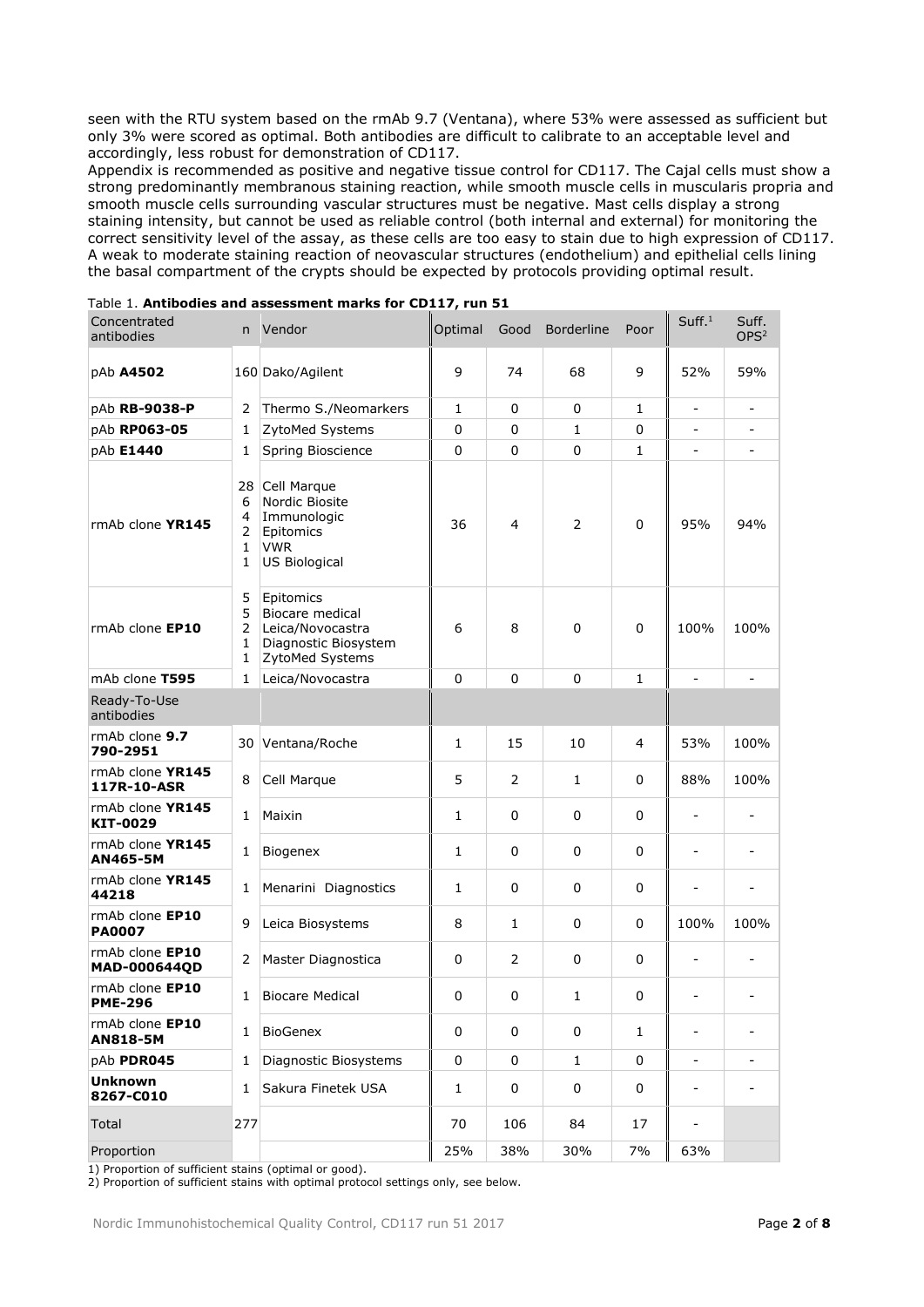# **Detailed analysis of CD117, Run 51**

The following protocol parameters were central to obtain optimal staining:

## **Concentrated antibodies**

pAb **A4502**: Protocols with optimal results were based on HIER using Cell Conditioning 1 (CC1, Ventana) (4/67) \*, Target Retrieval Solution high pH 9 (TRS, 3-in-1, Dako/Agilent) (2/34), Bond Epitope Retrieval Solution 2 (BERS2, Leica) (2/15) or TRIS-EDTA/EGTA pH 9 (1/5) as retrieval buffer. The pAb was typically diluted in the range of 1:75-1:400 depending on the total sensitivity of the protocol employed. Using these protocol settings, 55 of 94 (59%) laboratories produced a sufficient staining (optimal or good).

 $*$  (number of optimal results/number of laboratories using this buffer).

pAb **RB-9038-P**: One protocol with an optimal result was based on HIER using TRIS-EDTA/EGTA, the pAb was diluted 1:400 and GTVision (Gene Tech, GK6007) was used as the detection system.

rmAb clone **YR145**: Protocols with optimal results were based on HIER using CC1 (Ventana) (24/27), TRS high pH 9 (3-in-1, Dako/Agilent) (4/5), TRS low pH (Dako/Agilent) (1/1), BERS2 (Leica) (2/4), Bond Epitope Retrieval Solution 1 (BERS1, Leica) (1/1) or Tris-EDTA/EGTA pH 9 (4/4) as retrieval buffer. The rmAb was typically diluted in the range of 1:25-1:200 depending on the total sensitivity of the protocol employed. Using these protocol settings, 34 of 36 (94%) laboratories produced a sufficient staining.

rmAb clone **EP10:** Protocols with optimal results were based on HIER using CC1 (Ventana) (2/5), TRS high pH 9 (3-in-1, Dako/Agilent) (3/3) or BERS2 (Leica) (1/2) as the retrieval buffer. The rmAb was diluted in the range of 1:25-1:100 depending on the total sensitivity of the protocol employed. Using these protocol settings, 10 of 10 (100%) laboratories produced a sufficient staining.

| Table 3. Proportion of optimal results for CD117 for the most commonly used antibodies as concentrate on |  |
|----------------------------------------------------------------------------------------------------------|--|
| the 3 main IHC systems*                                                                                  |  |

| Concentrated<br>antibodies | <b>Dako</b><br>Autostainer /<br><b>Omnis</b> |                   | <b>Ventana</b><br><b>BenchMark XT / Ultra</b> |                | Leica<br>Bond III /<br>Max |            |
|----------------------------|----------------------------------------------|-------------------|-----------------------------------------------|----------------|----------------------------|------------|
|                            | TRS pH 9.0                                   | <b>TRS pH 6.1</b> | $CC1$ pH $8.5$                                | $CC2$ pH $6.0$ | ER2 pH 9.0                 | ER1 pH 6.0 |
| pAb<br>A4502               | $2/41$ **<br>(5%)                            | 0/1               | 3/53<br>(6%)                                  | 0/1            | 1/11<br>(9%)               |            |
| rmAb clone<br><b>YR145</b> | 4/5<br>(80%)                                 |                   | 21/23<br>(91%)                                | -              | 2/3                        | 1/1        |
| rmAb clone<br><b>EP10</b>  | 3/3                                          | -                 | 2/3                                           | -              | 1/3                        | -          |

\* Antibody concentration applied as listed above, HIER buffers and detection kits used as provided by the vendors of the respective systems.

\*\* (number of optimal results/number of laboratories using this buffer)

### **Ready-To-Use antibodies and corresponding systems**

rmAb clone **EP10,** product no. **PA0007,** Leica Biosystems BOND III/MAX:

Protocols with optimal results were based on HIER using BERS2 (efficient heating time 20 min.) and 15- 30 min. incubation of the primary Ab. Bond Refine (DS9800) was used as detection system. Using these protocol settings, 9 of 9 (100%) laboratories produced a sufficient staining.

### rmAb clone **YR145,** product no. **117R-10-ASR,** Cell Marque, Benchmark GX/XT/Ultra:

Protocols with optimal results were based on HIER using CC1, Ventana (efficient heating time 32-72 min. at 95-100˚C) and 24-32 min. incubation of the primary Ab. UltraView (Ventana, 760-500) with amplification or OptiView (Ventana, 760-700) with or without amplification was used as detection systems. Using these protocol settings, 7 of 7 (100%) laboratories produced a sufficient staining.

### rmAb clone **9.7,** product no. **790-2951,** Roche/Ventana, Benchmark GX/XT/Ultra:

One protocol with an optimal result was based on HIER using CC1 (efficient HIER time for 64 min. at 100°C), 60 min. incubation time of primary Ab and OptiView (Ventana, 760-700) with amplification (Ventana, 760-099/ 16 min. incubation at 36°C) as detection system. Using these protocol settings, one laboratory produced a sufficient staining result (optimal).

Table 4 summarises the proportion of sufficient and optimal marks for the most commonly used RTU systems. The performance was evaluated both as "true" plug-and-play systems (performed strictly accordingly to the vendor recommendations) and as laboratory modified systems (changing basal protocol settings). Only protocols performed on the specific IHC stainer device are included.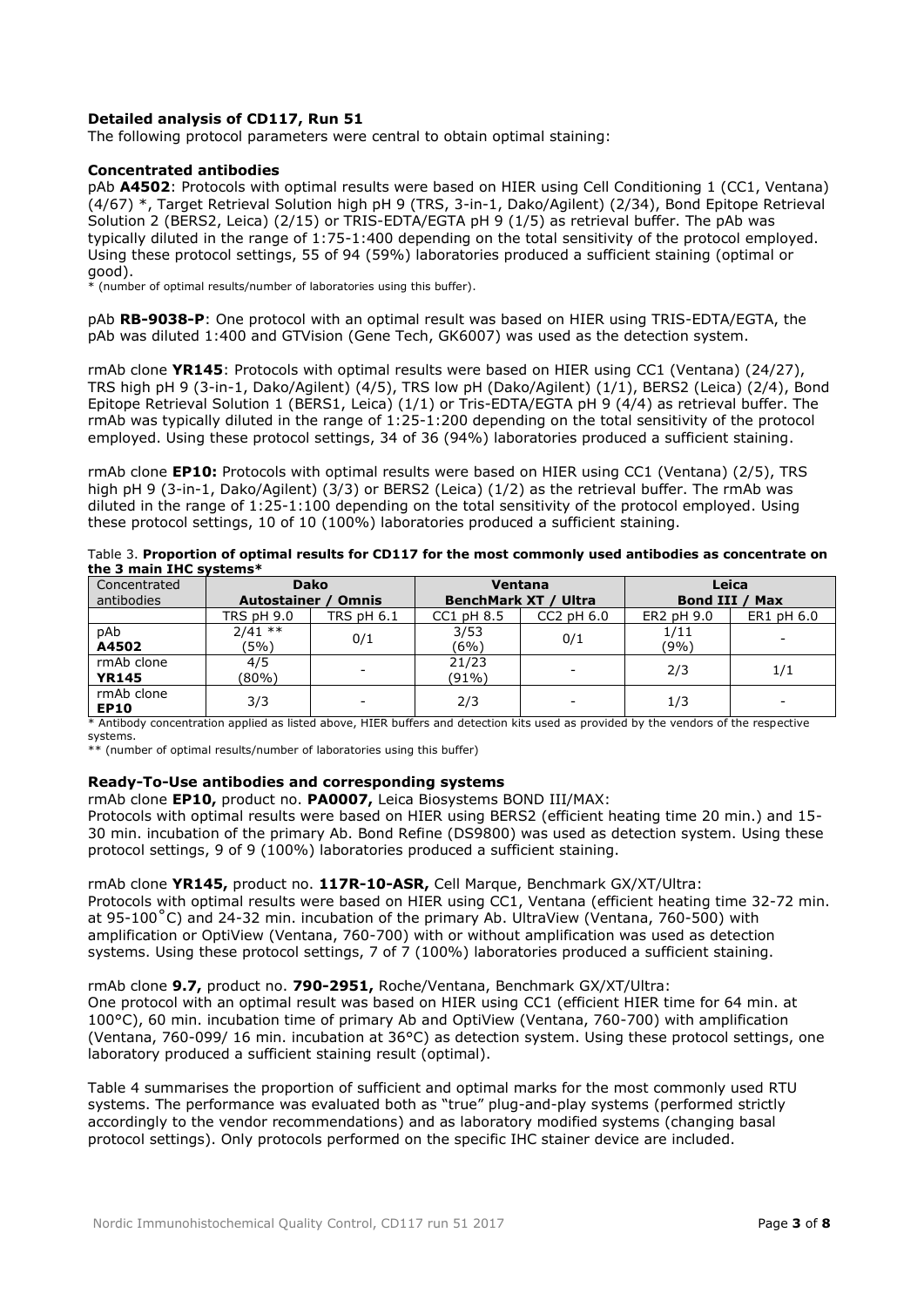Table 4. **Proportion of sufficient and optimal results for CD117 for the most commonly used RTU IHC systems**

| RTU systems                                    |             | Recommended<br>protocol settings* | <b>Laboratory modified</b><br>protocol settings** |              |  |
|------------------------------------------------|-------------|-----------------------------------|---------------------------------------------------|--------------|--|
|                                                | Sufficient  | Optimal                           | Sufficient                                        | Optimal      |  |
| Leica BOND MAX/III<br>rm EP10<br><b>PA0007</b> | 100% (3/3)  | 100% (3/3)                        | 100% (6/6)                                        | 83% (5/6)    |  |
| VMS Ultra/XT<br>rm 9.7<br>pAb 790-4408         | $0\% (0/1)$ | $0\% (0/1)$                       | 52% (15/29)                                       | $3\%$ (1/29) |  |

\* Protocol settings recommended by vendor – Retrieval method and duration, Ab incubation times, detection kit, IHC stainer/equipment.

\*\* Significant modifications: retrieval method, retrieval duration and Ab incubation time altered >25%, detection kit – only protocols performed on the specified vendor IHC stainer were included.

# **Comments**

In this assessment and in concordance with the previous NordiOC CD117 assessments, the prevalent feature of an insufficient staining result was a too weak or false negative staining reaction of cells and tissue structures expected to be demonstrated. This pattern was observed in 67% of the insufficient results (68 of 101). Too weak staining result in combination with either background and/or false positive reaction was seen in 20% of the insufficient results (20 of 101). The remaining insufficient results were characterized by poor signal-to-noise ratio and/or false positive staining reaction of smooth muscle cells (especially lamina muscularis propria and arterial walls in the appendix) and neoplastic cells in the desmoid tumour.

Virtually all laboratories were able to demonstrate CD117 in high-level antigen expressing structures such as neoplastic cells of the GIST, tissue core no. 3, and mast cells in all tissue cores included in this assessment. Demonstration of CD117 in low-level antigen expressing structures as neoplastic cells of the GIST, tissue core no. 4, and Cajal cells in the appendiceal muscularis propria was more challenging and required a carefully calibrated protocol.

80% (221 of 277) of the laboratories used a concentrated Ab format within laboratory developed (LD) assays for the demonstration of CD117. The pAb A4502 was the most widely used antibody for the demonstration of CD117. Used as a concentrate by a LD assay, pAb A4502 gave an overall pass rate of 52% (83 of 160). As shown in Table 3, optimal results could be obtained on all three main IHC platforms from Agilent/Dako, Leica and Ventana/Roche, although the proportion of optimal scores was very low (<10%). Protocols providing optimal results were all based on HIER in an alkaline buffer e.g. BERS2 (Leica), CC1 (Ventana) or TRS pH 9 (Dako). However, there was no significant difference in the overall pass rate compared to HIER in an acidic buffer, dilution factor of the primary Ab or 2-step versus 3-step multimer/polymer detection systems. Five protocols omitted HIER altogether, and all were assessed as insufficient (borderline or poor).

As described in previous runs for CD117, the pAb A4509 could provide false positive staining reaction of neoplastic cells in the desmoid tumour. No single parameter could be identified to unravel this aberrant staining pattern, but is most likely related to lot-to-lot-variations of the pAb A4502 (Agilent/Dako). In particular, the lot numbers 10107664, 10118885, 10120930 and 10124187 showed a tendency towards problems related to false positive staining of tissue structures expected to be negative. From a technical point of view, an LD-assay based on the pAb4502 seems difficult to calibrate so it "fit for the purpose" and therefore, the use of the newly introduced rabbit monoclonal antibodies could be a better alternative for detection of CD117 (see below).

In this run, the overall performance of the two rmAbs clone YR145 and EP10 was superior to the pAb A4502 within LD assays. Compared to run 47, the number of laboratories using these two clones has increased significantly, and grouped together, the overall pass rate was 96% (54 of 56). The proportion of optimal results was 75% (42 of 56) and significant higher compared to 6% (9 of 160) obtainable with the pAb A4502 (see Table 1). For both rmAbs (YR145 and EP10), efficient HIER (preferable in a alkaline buffer) and the use of a sensitive 3-step multimer/polymer detection system (e.g. Flex+ (Dako/Agilent) and Optiview (Ventana/Roche)) provided high proportion of sufficient results. Using these conditions, and in the dilution range of 1:25-1:1000 of the primary Abs, 100% (31 of 31) of the protocols were assessed as sufficient and 90% (28 of 31) were giving an optimal score.

In this assessment, the RTU system from Ventana (790-2951) based on the rmAb 9.7, gave a low proportion of sufficient results (see Table 1). Only one laboratory (3%, 1 of 30) were able to produce an optimal result - see protocol settings above. Noteworthy, nearly all laboratories (29 of 30) used modified protocol settings (see Table 4), and despite using protocol settings producing optimal results with e.g. rmAb YR145 (efficient HIER in CC1 for 32-64 min. and a sensitive detection system as OptiView with or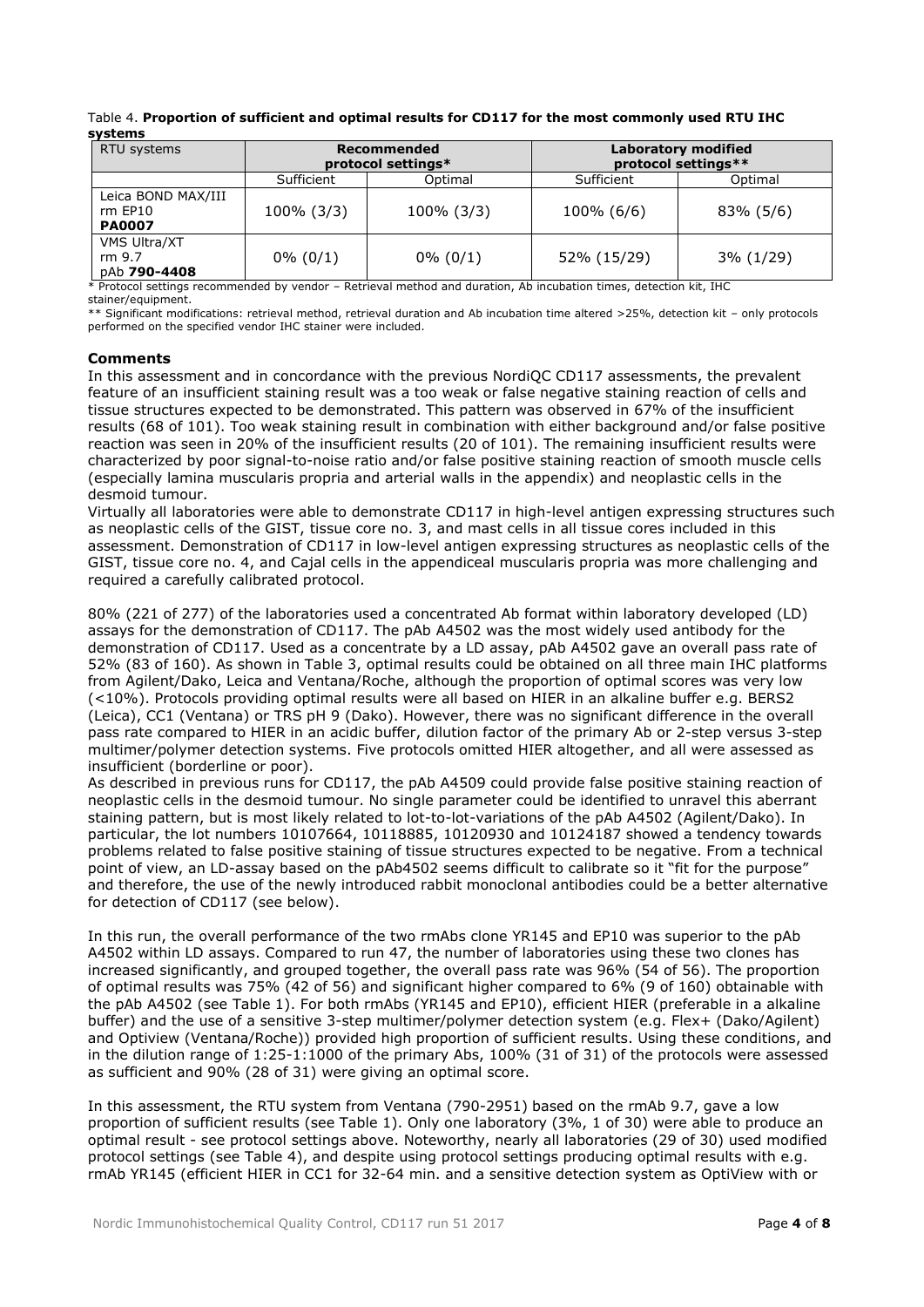without amplification), the RTU format 790-2951 (Ventana) is technically challenging and difficult to optimize. The same observation has also been noted in previous runs for CD117.

The RTU format from Cell Marque (117R-10-ASR) based on the rmAb YR145 provided both high proportion of sufficient and optimal results on Benchmark Ultra/XT platforms (Ventana/Roche). Using HIER in CC1 (efficient HIER time for 32-72 min. at 95-100˚C), incubation time of the primary Ab for 16- 32 min. at 36˚C and UltraView (760-500, Ventana) with amplification (760-080, Ventana) or OptiView with or without amplification (760-099, Ventana) as the detection systems, 100% (7 of 7) of the protocols were assessed as sufficient and 71% (5 of 7) were giving an optimal mark. The one protocol assessed as insufficient used similar protocol settings except for the use of UltraView Universal Alkaline Phosphatase Red Detection Kit (760-501, Ventana), providing too low sensitivity.

The RTU system from Leica, PA0007 based on the rmAb EP10 was in this run the most effective assay for detection of CD117, providing a pass rate of 100% (9 of 9) of which 89% (8 of 9) of the protocols were assessed as optimal. Both vendor and laboratory modified protocol setting could be used to obtain optimal results (see Table 4).

This was the sixth assessment of CD117 in NordiQC (see Table 2). A pass rate of 63% was obtained, which is an increase compared to the former Run 47, 2016 but still a significant decrease compared to 81% in run 26, 2009. In this run, the performance of pAb A4502 (Dako/Agilent) and the RTU system based on the rmAb 9.7 (Ventana/Roche) was less successful. The overall pass rate for assays based on these two primary Abs was 52% (99 of 190) and only 5% (10 of 190) of the protocols were assessed as optimal. In comparison, the pass rate for all assays (all vendors) using the rmAbs YR145 and EP10 was 94% (75 of 80) and 73% (58 of 80) produced optimal results. These data indicate, that assays based on the rmAbs YR145 or EP10 are more likely to work in a routine setting compared to assays based to the pAb A4502 (Dako/agilent) or the RTU system based on the rmAb 9.7 (Ventana/Roche). Thus, the use of new highly sensitive and improved rmAbs (YR145 and EP10), setting new standards for optimal performance of a CD117 staining and challenging assays based "older antibodies" used by the majority of participants (e.g. pAb A4502), accounts for the overall low pass rate.

### **Controls**

Appendix is recommended as positive and negative tissue controls for CD117. Cajal cells, mast cells and neovascular structures must be stained as strong as possible without any staining reaction of the smooth muscle cells in lamina muscularis propria or smooth muscle cells surrounding the vessels.



### Fig. 1a (x200)

Optimal staining for CD117 of the appendix using the rmAb YR145 as a concentrate, HIER in an alkaline buffer (CC1) and a multimer based detection system (OptiView, Ventana) - same protocol used in Figs. 2a - 6a. The Cajal cells in the appendiceal muscularis propria are distinctively stained with strong intensity. The smooth muscle cells are unstained - compare with Fig. 1b.



# Fig. 1b (x200)

Insufficient staining for CD117 of the appendix using the rmAb clone YR145 with exactly same protocol settings as protocol in Fig 1a., except for the use of the less sensitive multimer based detection system Ultraview (Ventana) – same protocol used in Figs. 2b – 6b. The proportion of Cajal cells are significantly reduced displaying a weak staining intensity - compare with Fig. 1a (same field).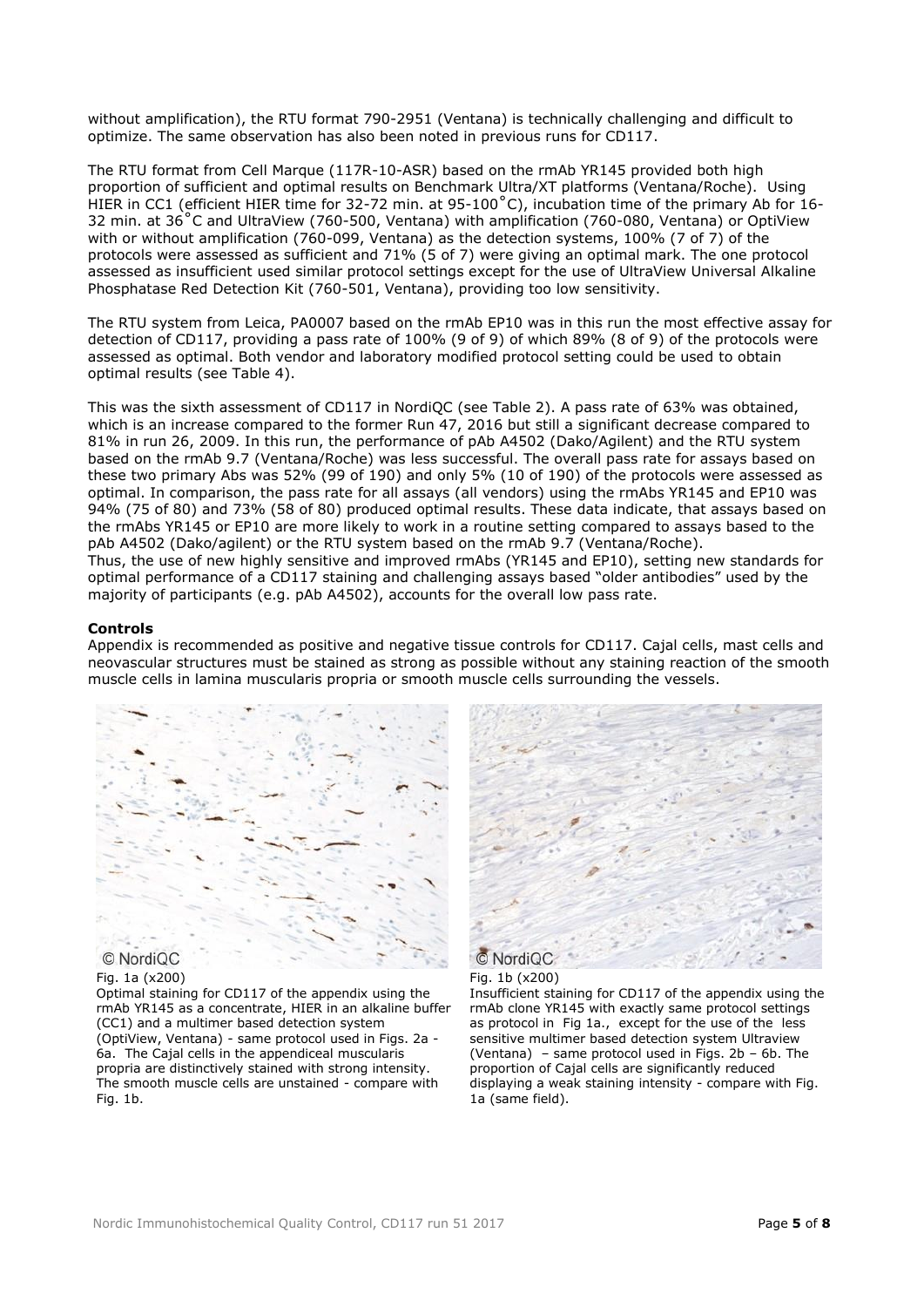

# © NordiQC

# Fig. 2a (x100)

Optimal staining for CD117 in the appendix using same protocol as in Fig. 1a. The mast cells show a strong staining reaction, neovascular structures and the basal compartment of the epithelium show a weak to moderate staining intensity.



### Fig. 3a (x200)

Optimal staining for CD117 in the desmoid tumour using same protocol as in Fig. 1a. All the neoplastic cells are negative and only a faint staining reaction can be seen in endothelium in scattered neovascular structures.



# Fig. 2b (x100)

Insufficient staining for CD117 in the appendix using same protocol as in Fig. 1b. Mast cells are stained with reduced intensity but the neovascular structures and epithelial cells in the crypts are completely negative compare with Fig. 2a (same field).



# Fig. 3b (x200)

Insufficient staining for CD117 in the desmoid tumour using same protocol as in Fig. 1b. Although the reaction pattern is as expected, the protocol provides low sensitivity - compare with Fig. 3a (same field) but also with Fig. 1a-1b, 2a-2b, 5a-5b and 6a-6b.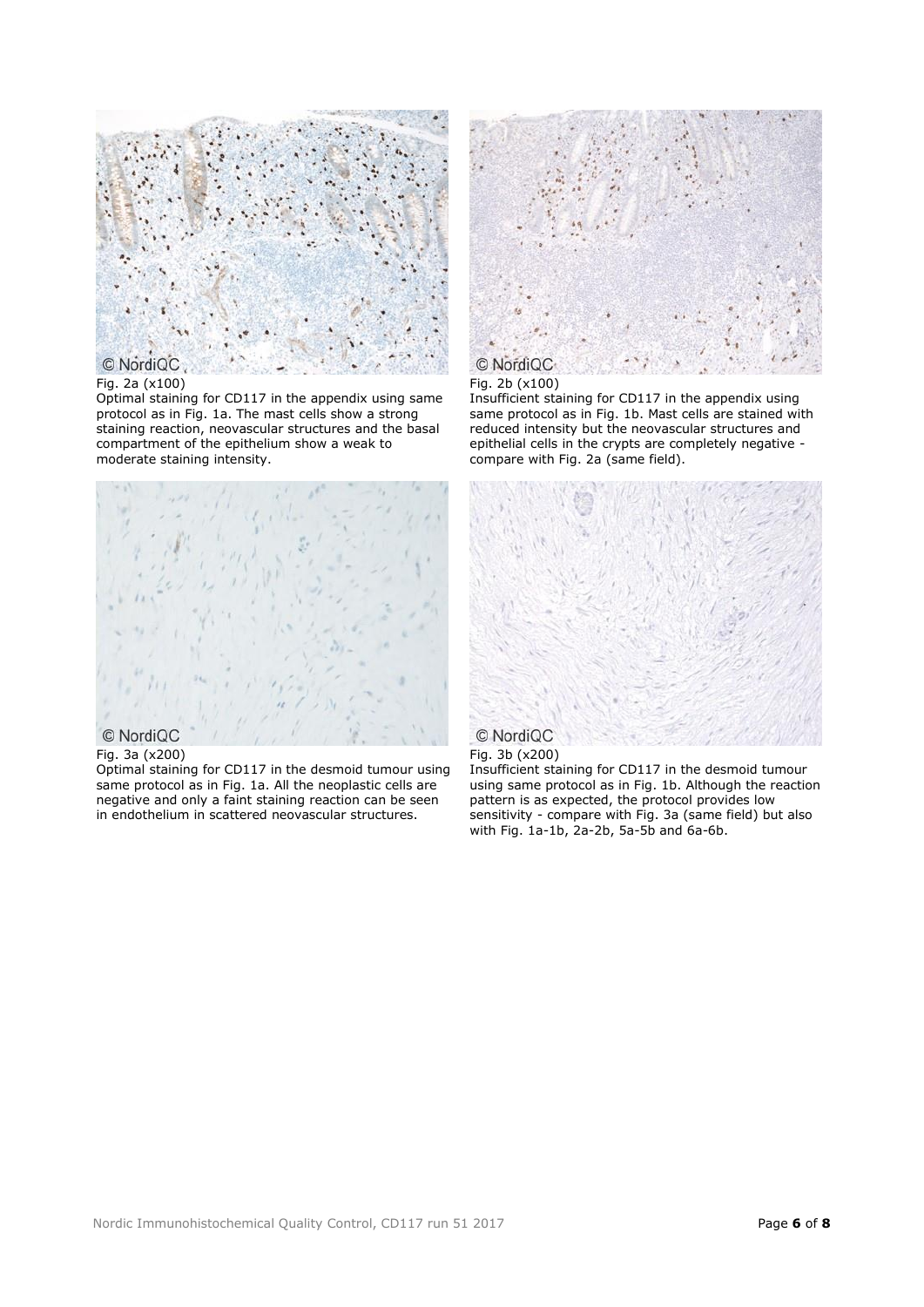

#### Fig. 4a (x200)

Optimal staining for CD117 of the GIST, core no 3, using same protocol as in Fig. 1a - 3a. All the neoplastic cells are strongly stained.



#### Fig. 4b (x200)

Staining for CD117 of the GIST, core no 3, using same protocol as in Fig. 1b -3b. Staining intensity of the neoplastic cells is as expected - compare with Fig. 4a (same field). However, also compare with Fig. 1a-1b,  $2a-2b$ , 5a-5b and 6a-6b.



Fig. 5a (x200)

Optimal staining for CD117 of the GIST, core no 4, using same protocol as in Fig. 1a - 4a. Virtually all the neoplastic cells show a weak to moderate but distinct staining reaction.



## Fig. 5b (x200)

Insufficient staining for CD117 of the of the GIST, core no 4, using same protocol as in Fig. 1b - 4b. The vast majority of neoplastic cells are completely negative or only faintly stained - compare with Fig. 5a (same field).